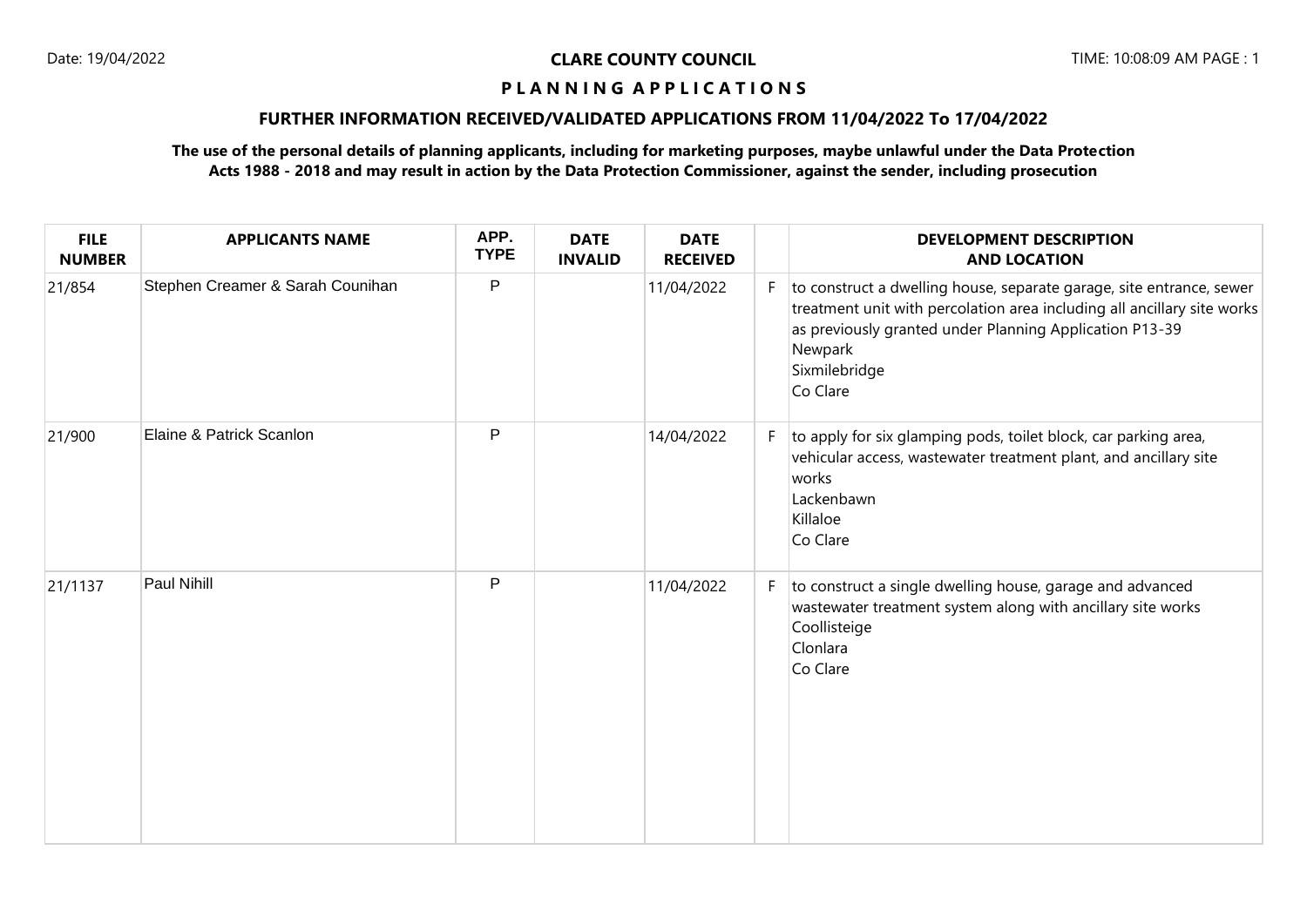# **FURTHER INFORMATION RECEIVED/VALIDATED APPLICATIONS FROM 11/04/2022 To 17/04/2022**

# **The use of the personal details of planning applicants, including for marketing purposes, maybe unlawful under the Data Protection Acts 1988 - 2018 and may result in action by the Data Protection Commissioner, against the sender, including prosecution**

| 21/1238 | Donnellan Developments Ltd. | P | 12/04/2022 | F. | for the construction of three single storey detached houses, each<br>with a single storey detached garage and a waste water treatment<br>and disposal system, and all associated works, in accordance with<br>the proposed master plan to complete and terminate the existing<br>'cluster' submitted with approved planning application, P09/743, to<br>include extending the existing private road and footpaths, surfacing<br>to match existing and providing additional street lighting<br>Monaskeha<br>Clonlara<br>Co Clare |
|---------|-----------------------------|---|------------|----|---------------------------------------------------------------------------------------------------------------------------------------------------------------------------------------------------------------------------------------------------------------------------------------------------------------------------------------------------------------------------------------------------------------------------------------------------------------------------------------------------------------------------------|
| 21/1371 | David McDonagh              | P | 13/04/2022 | F. | to build a new Dwelling house, install a wastewater treatment<br>system & all other associated site and ancillary works<br>Killaspuglonane,<br>Lahinch,<br>Co Clare                                                                                                                                                                                                                                                                                                                                                             |
| 22/28   | Antoinette Barry            | P | 12/04/2022 | F. | for the construction of a single storey detached house, a waste<br>water treatment and disposal system, a bored well, a new site<br>entrance and all associated works<br>Coolnalira<br>Arnacrusha<br>Co Clare                                                                                                                                                                                                                                                                                                                   |
| 22/29   | Joseph Laffan               | P | 13/04/2022 | F. | to construct dwelling house, garage, waste water treatment system,<br>percolation area, entrance and all associated site works<br>Lisduff<br>Clonlara<br>Co Clare                                                                                                                                                                                                                                                                                                                                                               |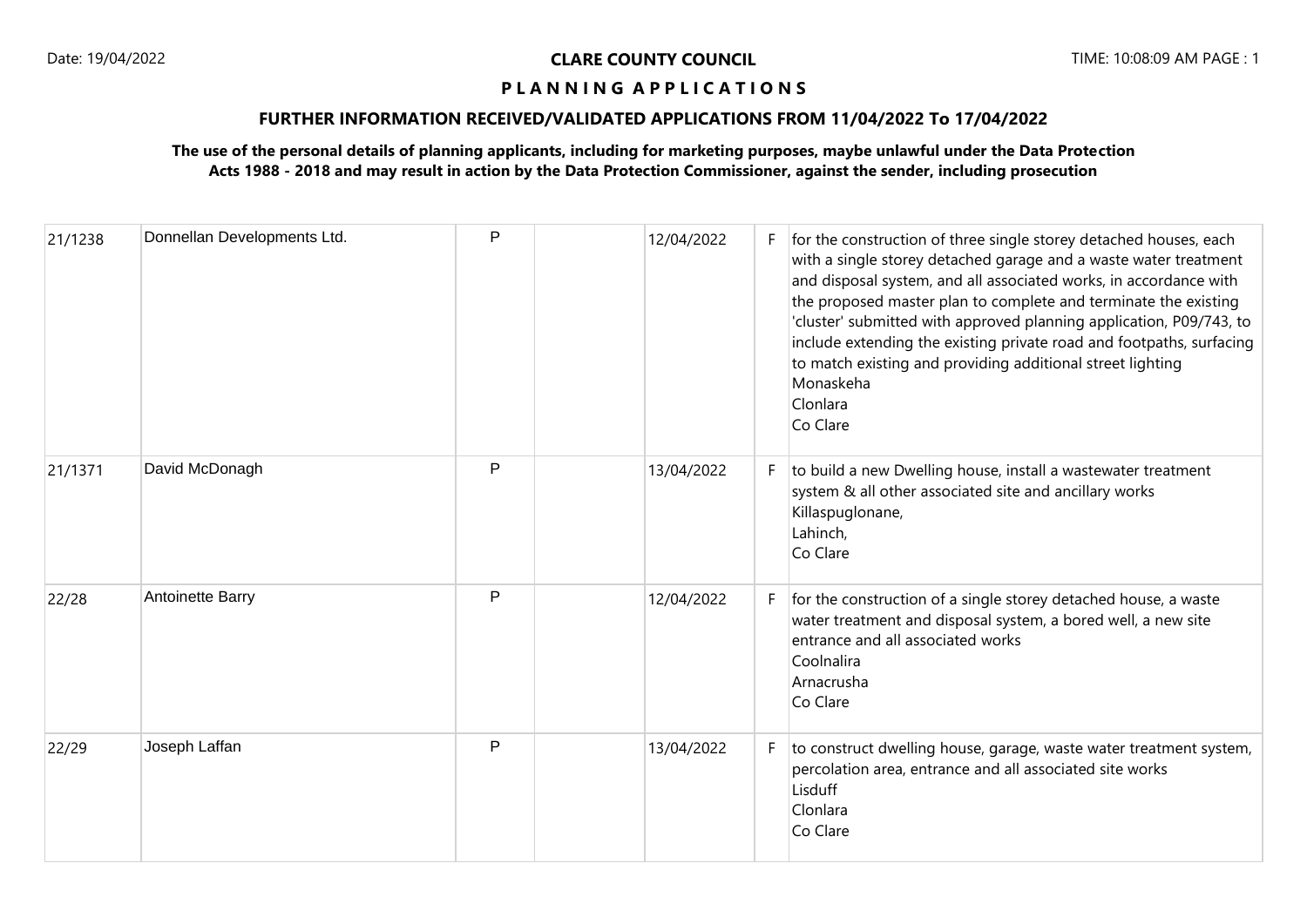# **FURTHER INFORMATION RECEIVED/VALIDATED APPLICATIONS FROM 11/04/2022 To 17/04/2022**

# **The use of the personal details of planning applicants, including for marketing purposes, maybe unlawful under the Data Protection Acts 1988 - 2018 and may result in action by the Data Protection Commissioner, against the sender, including prosecution**

| 22/56  | Cyril McCormack | P | 14/04/2022 | F. | the development will consist of demolition of existing derelict<br>building and construction of a new milking parlour, dairy, handling<br>and drafting area, waiting yard and underground slatted soiled<br>water storage tank, erection of a meal bin and water storage tank<br>and dungstead with underground effluent storage tank and all<br>associated site works<br>Creggaun<br>Kilfenora<br>Co Clare |
|--------|-----------------|---|------------|----|-------------------------------------------------------------------------------------------------------------------------------------------------------------------------------------------------------------------------------------------------------------------------------------------------------------------------------------------------------------------------------------------------------------|
| 22/93  | Marie Kelly     | P | 14/04/2022 | F. | for the following works, (A) Renovate and change the layout of the<br>existing dwelling, (B) Construct porch to the front and extension to<br>the rear of the dwelling, and (C) Install new effluent treatment<br>system, all with associated site works<br>Knockacaurhin<br>Kilnamona<br>Co. Clare                                                                                                         |
| 22/112 | Jim Burke       | P | 11/04/2022 | F. | for the development which will consist of a private garage and store<br>c/w ancillary site works<br>Ballymackea More<br>Mullagh<br>Co Clare                                                                                                                                                                                                                                                                 |